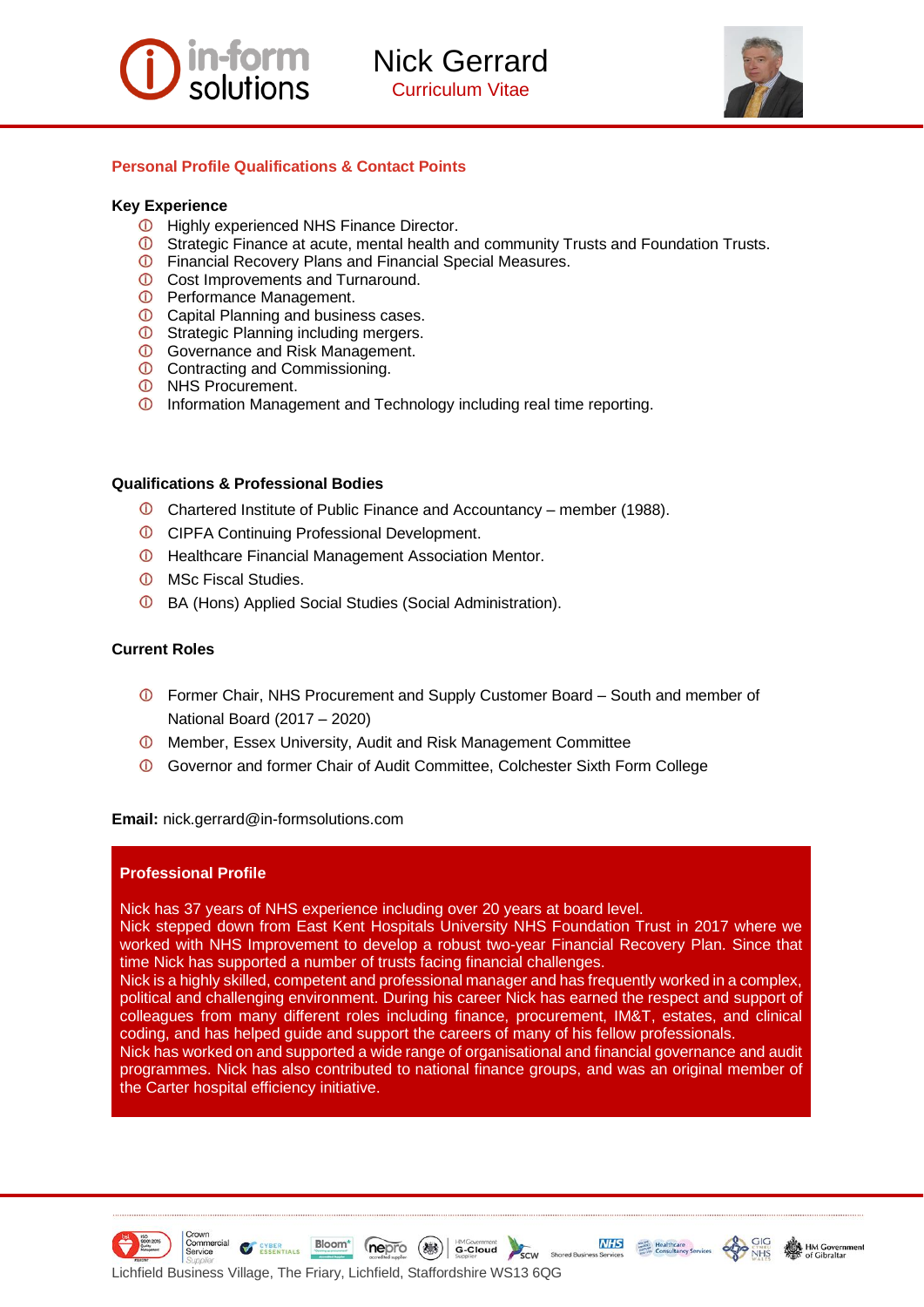



#### **Career Summary**

## **2017 to present In-form Solutions –** *Consultant*

- **Hampshire Hospitals NHS Foundation Trust:** appointed Financial Improvement Director to provide an initial assessment of the Trust's financial improvement plans, governance and assurance processes, arrangements for service and strategic development, and its ability to deliver the necessary changes required to secure medium and longer term sustainability
- **Isle of Wight NHS Trust:** appointed Financial Improvement Director to work on developing the Trust's cost and efficiency improvement plans over six months
- **East Sussex Healthcare NHS Trust:** support to delivery of the Trust's financial improvement plans over six months
- **4OC/NHS Improvement**: support to the Corporate Services Productivity Programme in developing the 'ideal' Finance Operating Model
- **Surrey/Sussex STP**: review of the impact of establishing new Urgent Treatment Centres on current service providers
- **Haringey Association of Independent Living (HAIL):** strategic and financial review
- $\odot$ **Medway NHS Foundation Trust:** financial governance, capacity and capability and reporting review
- **Hampshire Hospitals NHS Foundation Trust:** strategic and capital plans review

### **2015 – 2017 East Kent Hospitals University NHS Foundation Trust –** *Director of Finance*

- £580m turnover business on three small general hospital sites and two community sites with 8,000 staff and 1,100 beds.
- **D** Development and implementation of the Trust's Financial Recovery Plan under NHSI Financial Special Measures requiring £60m of savings over two years.
- **C** Lead Director for commissioner contracting and planning.
- SRO for joint Pathology procurement with Maidstone & Tunbridge Wells NHS Trust
- Comprehensive review and action plan of Financial Governance arrangements including planning and reporting, control environment and structures.
- <sup>1</sup> Lead Director for Informatics Strategy including establishing East Kent Beautiful Information.
- Extensive involvement in the Kent and Medway Strategic and Transformation Plan (STP) including back office, productivity, hospital care and capital workstreams.
- $\odot$ Member of the Audit, Finance and Performance, Quality, and Charitable Funds Board Committees.

# **2011 – 2015 Mid Essex Hospital Services NHS Trust –** *Chief Finance Officer and Deputy CEO*

- $\overline{O}$  £275m turnover business providing a full range of local general hospital services as well as regional plastic surgery and supra-regional burns services
- **O** Acting Chief Executive June to September 2013.
- **ID** Interim part-time Finance Director at Colchester Hospital University NHS Foundation Trust (£260m) for three months to February 2014.
- **Chair of the Trust's Investment Group (capital and revenue developments).**
- Member of the Audit, Finance and Performance and Patient Safety and Quality Board **Committees**
- **1** Lead Director for procurement, strategic planning and informatics strategy.
- Long term financial planning and Foundation Trust programme.
- Cost improvement planning and delivery with PMO established.
- *O* Key link to Trust Development Authority.

ESSENTIALS





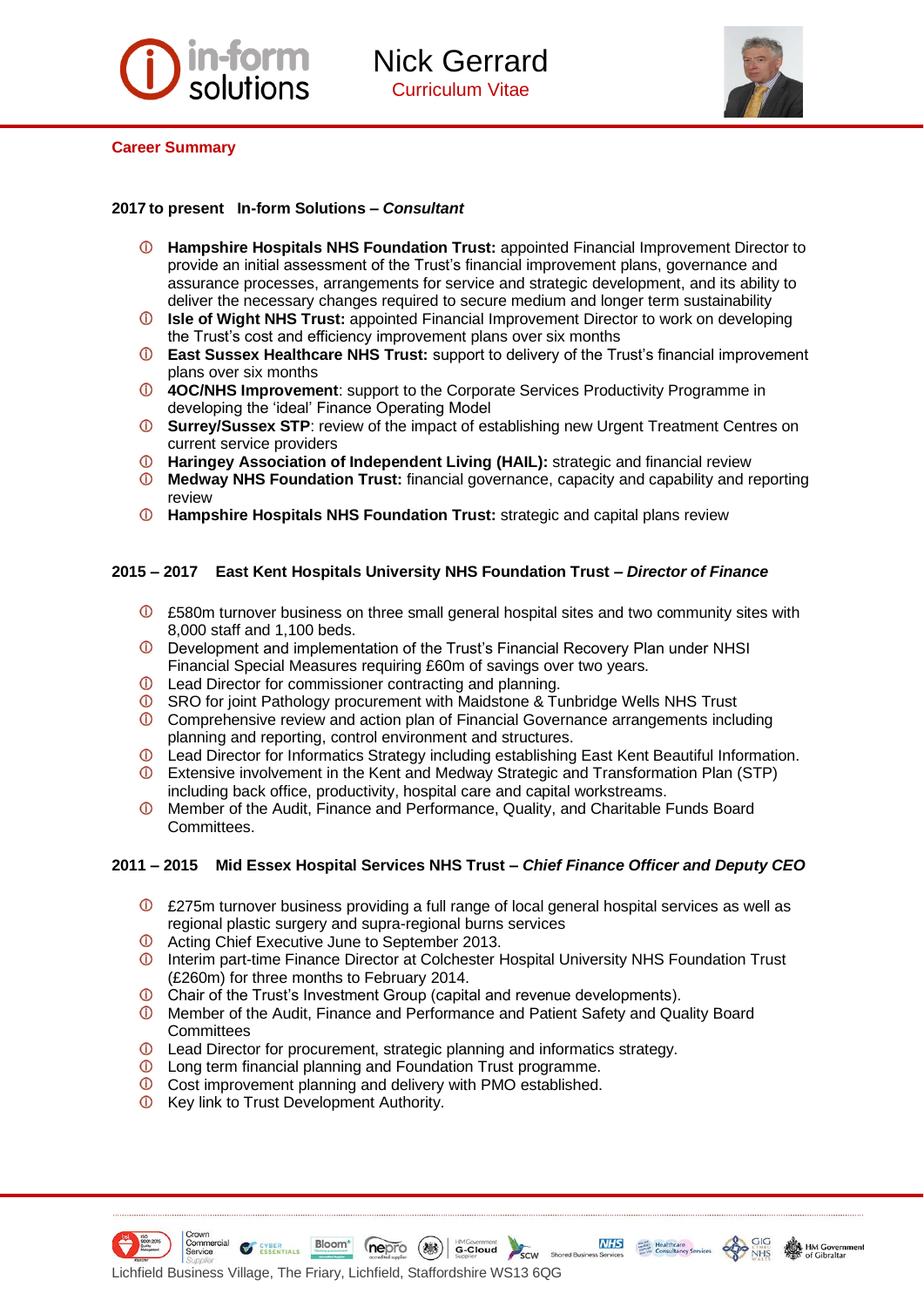



# **2007 – 2011 Suffolk Mental Health Partnership NHS Trust –** *Director of Finance*

- £90m turnover business providing county-wide mental health, learning disabilities, and substance misuse services.
- **C** Project Board member on merger with Norfolk Mental Health FT.
- **C** Board responsibility for all financial matters, information management, business planning, contracting, procurement, estates and capital planning, sustainable development, and performance management.
- **O** Strategic financial planning including Foundation Trust application.
- **C** Business case and capital investment lead including successful development of new acute facility in Ipswich.
- **C** Chair of the Information Management and Environmental Performance Groups.
- Information Governance lead (Senior Information Risk Owner Job experience 2).

# **2006 – 2007 Health Dimensions –** *Director*

- *Suffolk Mental Health Partnership NHS Trust -* Interim Director of Finance and support to service modernisation programme
- *Epsom & St Helier University Hospitals NHS Trust -* development of strategic service and capital options and support to the Director of Finance
- *The Ipswich Hospital NHS Trust* **-** Financial turnaround lead running the Programme Management Office

## **2001 – 2006 East and North Herts NHS Trust –** *Director of Finance and Deputy CEO*

- Full range of strategic and operational issues facing a £300m acute Trust.
- Negotiation and monitoring of annual contracts with commissioners.
- **C** Developed and implemented financial turnaround plans.
- Oversaw takeover of Mount Vernon Cancer Centre.
- Development of the Trust's governance and risk management agenda.
- Chair of the local NHS Connecting for Health (IT) programme board.
- Moved financial services into NHS Shared Business Services.
- Development of the Hertfordshire Supply Management Confederation.
- **C** Performance management of the trust's clinical directorates.
- **C** Management of the Trust's capital programme.

#### **2000 – 2001 NHS Executive (South East) -** *Assistant Director Finance & Performance, Regional Director of Finance (Acting)*

- $\overline{O}$  Widescreen' view across a large number of organisations and health systems.
- **C** Revenue resources of c£6 billion.
- Professional leadership to Finance Directors in 50+ organisations.
- **C** Exposure to DoH/NHS policy development.
- $\Phi$  Strategic business and financial support across health systems.
- $\odot$ Management of the regional capital programme including involvement with and approval of PFI schemes.

# **1997 – 2001 Barts and The London NHS Trust -** *Associate Director Finance*

- **C** Member of the Capital Strategy/PFI Project Team
- $\overline{0}$  Involved in all aspects of the project including strategic development, clinical performance, capital planning and IM&T

# **1992 – 1997 Barking Havering and Brentwood Community NHS Trust -** *Director of Finance*

- **C** Acting Chief Executive Ofiicer for three months.
- Large mental health and 'non-acute' Trust with a turnover of c£74 million
- Responsibilities included estates, support services and information.
- **D** Direct management of the Trust's mental health services.
- **The Trust maintained a strong financial performance.**





**NHS**